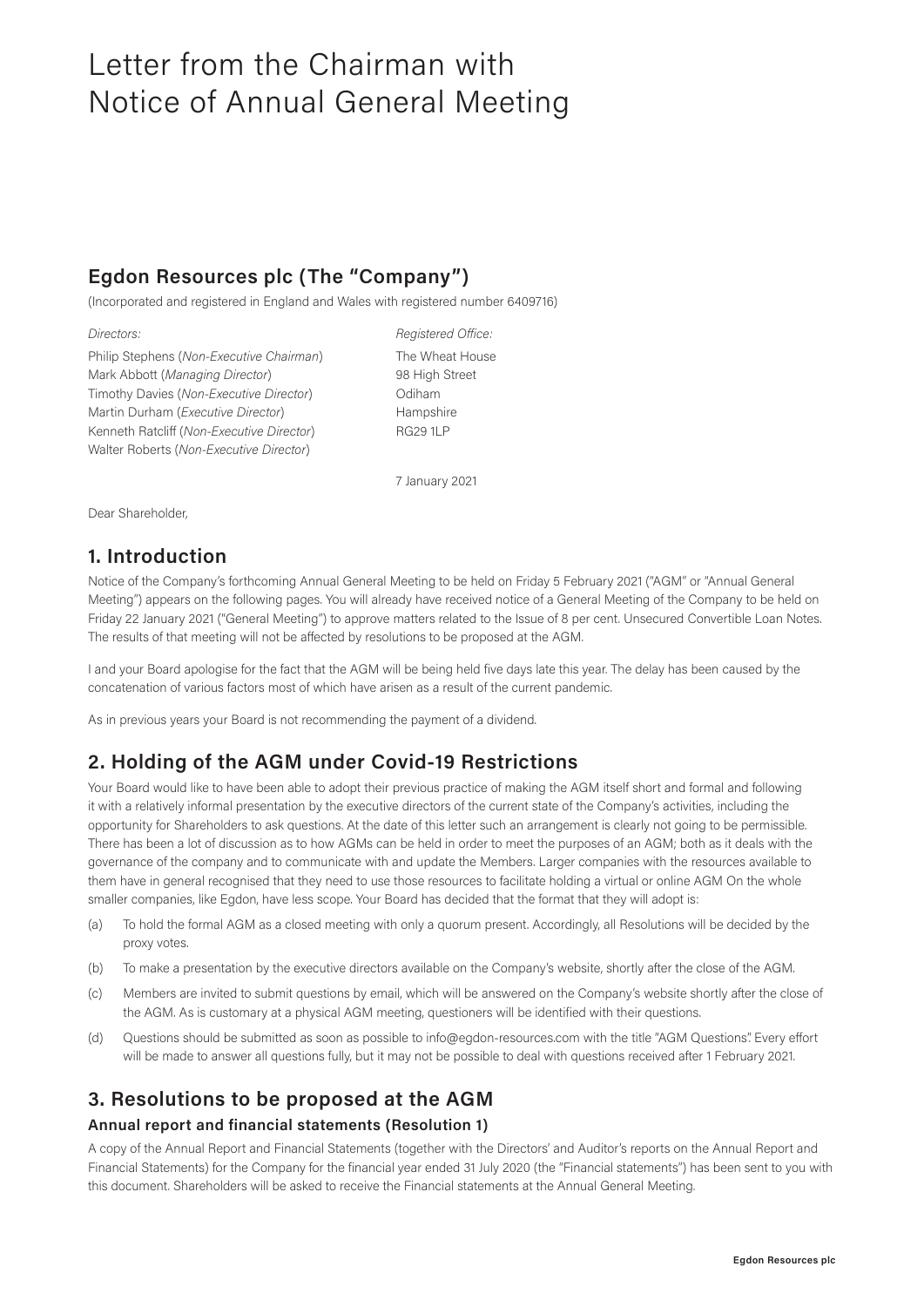continued

#### **Reappointment of auditors (Resolution 2)**

The Company is required at each general meeting at which financial statements are presented to appoint auditors to hold office until the next such meeting. Resolution 2 proposes the reappointment of Nexia Smith & Williamson Audit Limited as auditor of the Company to hold office from the conclusion of the Annual General Meeting until the conclusion of the next Annual General Meeting of the Company at which financial statements are laid, and authorises the Directors to determine their remuneration.

#### **Retirement by Directors (Resolutions 3 and 4)**

No new directors were appointed this year. I retire automatically as I was last re-elected at the annual general meeting held in 2017, and I am offering myself for re-election. To satisfy the requirement that a third of the members of the Board submit themselves for re-election each year, one more retirement is required. Since Mark Abbott was last reappointed in 2018 and for all the other directors it was 2019, Mark Abbott has agreed to retire, and is offering himself for re-election. Brief biographical details of each of the Directors appear on pages 30 and 31 of the Financial statements.

#### **Authority of Directors to allot shares (Resolution 5)**

The authority given to the Directors to allot further shares in the capital of the Company requires the prior authorisation of the shareholders in general meeting under section 551 Companies Act 2006 ("CA 2006"). Upon the passing of Resolution 5, pursuant to paragraph (A) of the Resolution, the Directors will have authority to allot shares up to a maximum of par value of £1,094,385.41 (which represents approximately one-third of the current issued share capital as at 7 January 2021, being the latest practicable date before the publication of this Letter). Such authority to be in addition to the authority granted by the General Meeting.

In addition, in accordance with the guidance from the Association of British Insurers ("ABI") on the expectations of institutional investors in relation to the authority of directors to allot shares, upon the passing of Resolution 5, the Directors will have authority (pursuant to paragraph (B) of the Resolution) to allot an additional number of ordinary shares up to a maximum of £1,094,385.41 (which represents approximately a further third of the current issued share capital as at 7 January 2021, being the latest practicable date before the publication of this Letter). However, the Directors will only be able to allot those shares for the purposes of a rights issue in which the new shares are offered to existing shareholders in proportion to their existing shareholdings.

As a result, if Resolution 5 is passed, the Directors could allot shares representing up to two-thirds of the current issued share capital pursuant to a rights issue.

To the extent not already expired, the authorities conferred by Resolution 5 will expire at the conclusion of the next Annual General Meeting or, if earlier, on 31 January 2022.

#### **Disapplication of pre-emption rights (Resolution 6)**

If the Directors wish to exercise the authority under Resolution 5 and offer unissued shares (or sell any shares which the Company may purchase and elect to hold as treasury shares) for cash, the Companies Act 2006 requires that unless shareholders have given specific authority for the waiver of the statutory pre-emption rights, the new shares be offered first to existing shareholders in proportion to their existing shareholdings. In certain circumstances, it may be in the best interests of the Company to allot new shares (or to grant rights over shares) for cash without first offering them to existing shareholders in proportion to their holdings.

Resolution 6 would authorise the Directors to do this by allowing the Directors to allot shares for cash: (i) by way of a rights issue (subject to certain exclusions), (ii) by way of an open offer or other offer of securities (not being a rights issue) in favour of existing shareholders in proportions to their shareholdings (subject to certain exclusions) and (iii) to persons other than existing shareholders up to an aggregate nominal value of £984,946.88 (which represents approximately 30% of current issued share capital as at 7 January 2021, being the latest practicable date before the publication of this Letter). If given, to the extent not already expired, the authorities conferred by Resolution 6 will expire on the conclusion of the next Annual General Meeting or, if earlier, on 31 January 2022.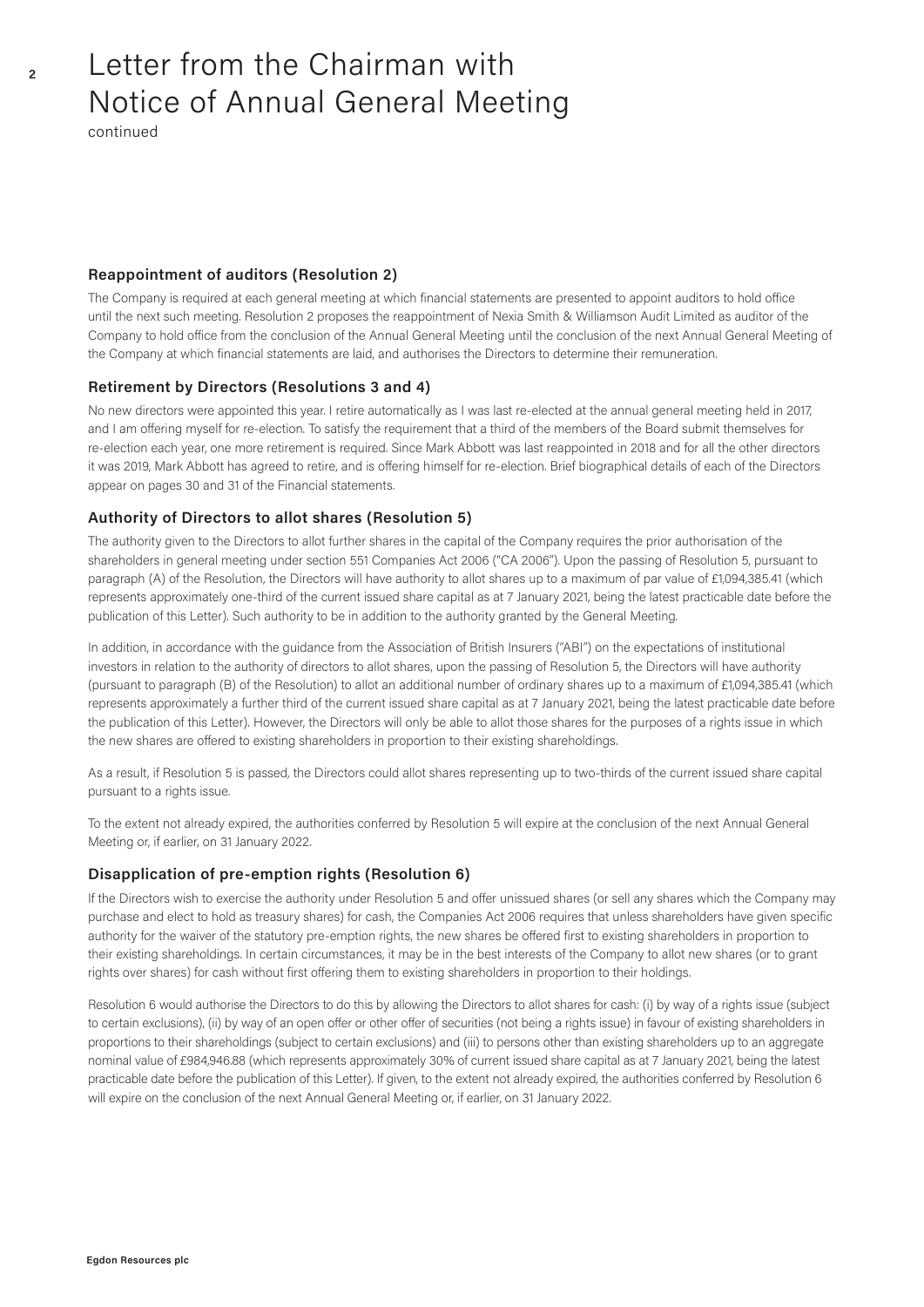For this purpose the recommendation contained in the Pre-emption Group's Statement of Principles which is directed at premiumlisted companies on the Official List is 5% plus an additional 5% for use in connection with an acquisition or specified investment capital, although it is recognised that for companies on AIM this may be too restrictive. Last year your Board was given an authority of up to 15%, only just over half of which was used in the placing in April 2020. This year we are recommending a much higher limit of 30% in order to give your Board scope to cope with the fall-out from the Covid 19 pandemic and the disruptions to the financial and investment environment that it has caused and may still cause. Such authority will also continue to provide the flexibility to pursue investment opportunities without incurring the costs of a rights issue or the need to market part of the investment opportunity to third parties.

## **4. Recommendation**

Your Directors consider the resolutions to be proposed at the AGM to be in the best interests of the Company and its shareholders as a whole. Consequently, the Directors recommend shareholders to vote in favour of the resolutions as they intend to do in respect of their own beneficial holdings totalling 13,496,481 ordinary shares (representing 4.11 per cent. of the Company's issued share capital as at the latest practicable date before publication of this Letter).

A form of proxy is included for use at the AGM. Forms of proxy should be completed, signed and returned as soon as possible and in any event so as to be received by Link Asset Services at PXS1, 34 Beckenham Road, Beckenham, Kent, BR3 4ZF not less than 48 hours prior to the time appointed for the holding of the AGM on 5 February 2021.

Yours sincerely,

**Philip Stephens** *Chairman*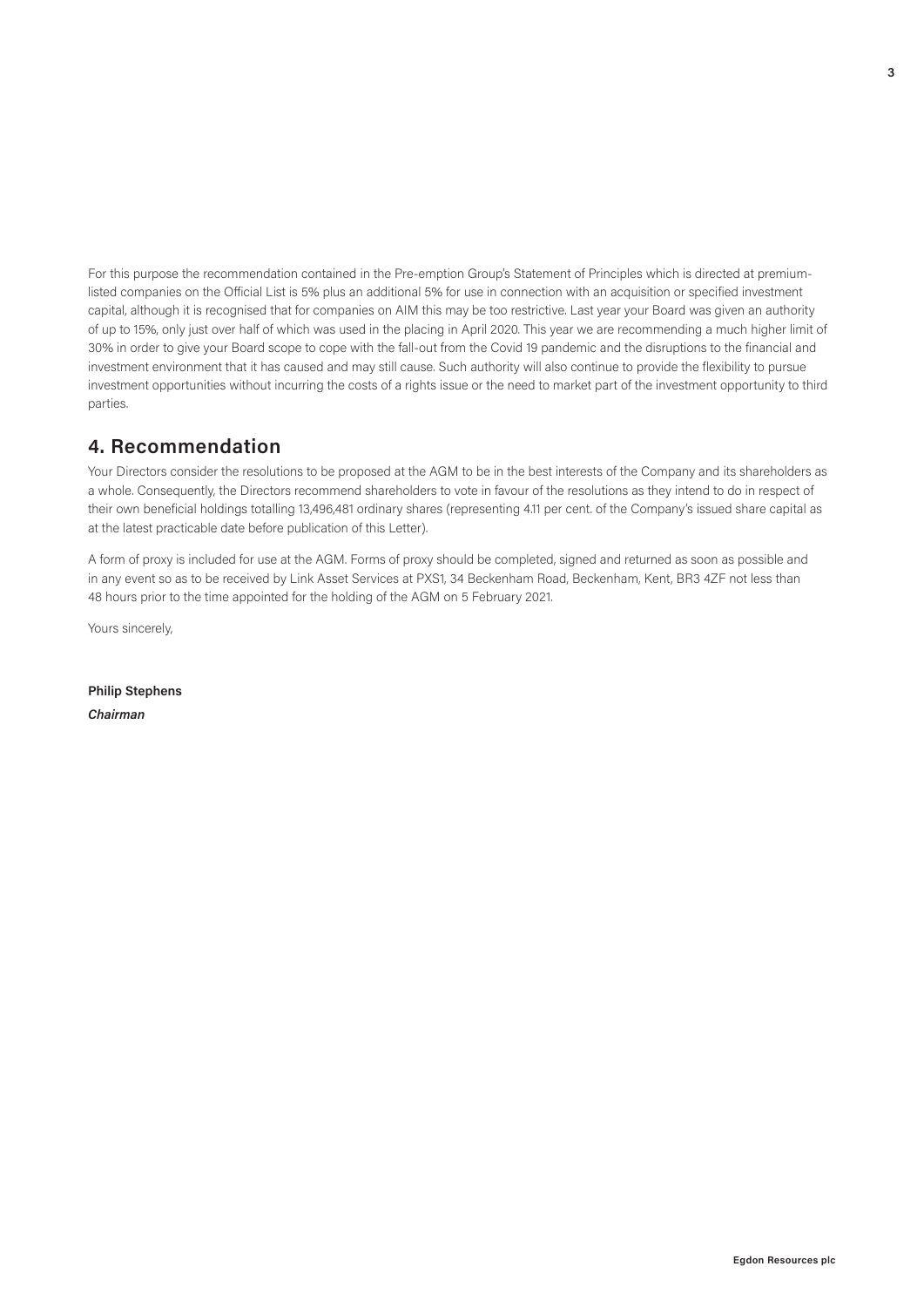continued

### **EGDON RESOURCES PLC**

#### **(Incorporated and registered in England and Wales with registered number 6409716)**

Notice is hereby given that the Annual General Meeting of Egdon Resources plc (the "Company") will be held at the Company's Registered Office on Friday 5 February 2021 at 11.30 a.m. for the purpose of passing the following resolutions, of which Resolutions 1 to 5 will be proposed as Ordinary Resolutions and Resolution 6 will be proposed as a Special Resolution.

The meeting will be a closed meeting and accordingly Members are not invited to attend and will not be admitted should they do so.

#### **ORDINARY RESOLUTIONS:**

- 1 To receive the report of the Directors and the audited accounts of the Company for the year ended 31 July 2020, together with the report of the Auditors on those audited accounts.
- 2 That Nexia Smith & Williamson Audit Limited be and are hereby re-appointed as auditor of the Company to hold office from the conclusion of this meeting until the conclusion of the next meeting at which accounts are laid before the meeting, at a remuneration to be determined by the Directors.
- 3 To re-elect Philip Stephens as Director who retires pursuant to article 92 of the Company's articles of association and who, being eligible, offers himself for re-election.
- 4 To re-elect Mark Abbott as Director who retires pursuant to article 92 of the Company's articles of association and who, being eligible, offers himself for re-election.
- 5 THAT the Directors be and they are hereby generally and unconditionally authorised in accordance with section 551 Companies Act 2006 ("CA 2006") to exercise all the powers of the Company to allot shares in the Company and to grant rights to subscribe for, or to convert any security into, shares in the Company:
	- (a) up to an aggregate nominal amount of £1,094,385.41; and
	- (b) comprising equity securities (within the meaning of section 560 of the Act) up to a further aggregate nominal amount of £1,094,385.41 in connection with an offer by way of a rights issue:
		- (i) to ordinary shareholders in proportion (as nearly as may be practicable) to their existing holdings; and
		- (ii) to holders of other equity securities as required by the rights of those securities or as the Directors otherwise consider necessary,

 and so that the Directors may impose any limits or restrictions and make any arrangements which they consider necessary or appropriate to deal with treasury shares, fractional entitlements, record dates, legal, regulatory or practical problems in, or under the laws of, any territory or the requirements of any regulatory body or stock exchange or any other matter (including any such problems arising by virtue of equity securities being represented by depositary receipts).

 The authorities conferred on the Directors under paragraphs (a) and (b) above shall, be in addition to such authority (if any) granted by the General Meeting of the Company to be held on Friday 22 January 2012; and, in so far as they have not previously expired, expire at the conclusion of the next Annual General Meeting of the Company after the passing of this Resolution or 31 January 2022, whichever is the earlier, save that the Company may before such expiry make an offer or agreement which would or might require shares to be allotted or rights to subscribe for, or to convert any security into, shares to be granted after such expiry and the Directors may allot shares or grant rights to subscribe for, or to convert any security into, shares (as the case may be) in pursuance of such an offer or agreement as if the authority conferred hereby had not expired.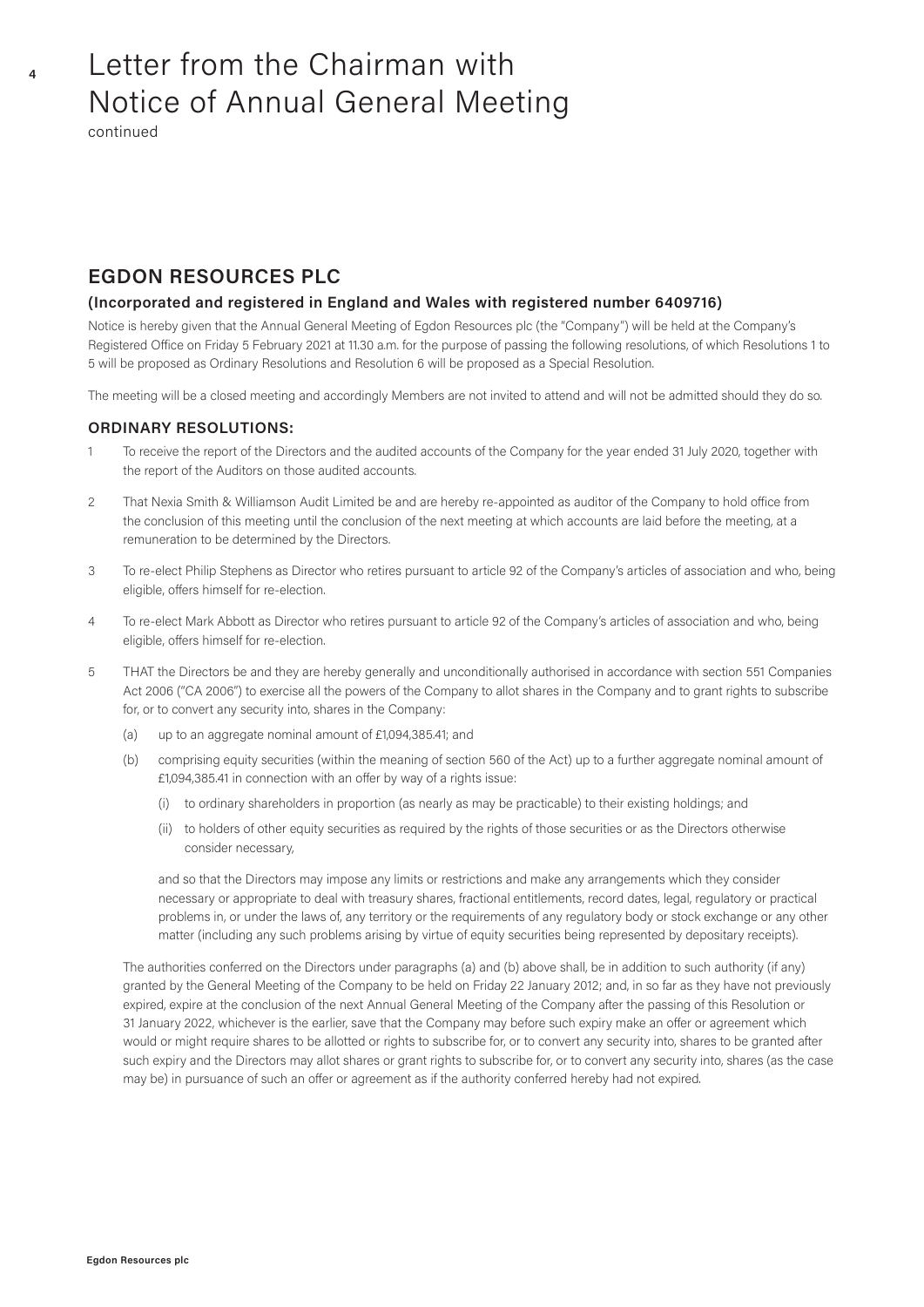#### **SPECIAL RESOLUTION:**

- 6 THAT, subject to the passing of Resolution 5 above, the Directors be and they are hereby empowered pursuant to section 570 and section 573 CA 2006 to allot equity securities (within the meaning of section 560 CA 2006) for cash pursuant to the authority conferred by Resolution 5 or by way of a sale of treasury shares, as if section 561 CA 2006 did not apply to any such allotment or sale, provided that this power shall be limited:
	- (a) to the allotment of equity securities and sale of treasury shares in connection with an offer of, or invitation to apply for, equity securities (but in the case of the authorities granted under paragraph (b) of Resolution 5, by way of a rights issue only):
		- (i) to ordinary shareholders in proportion (as nearly as may be practicable) to their existing holdings; and
		- (ii) to holders of other equity securities as required by the rights of those securities or as the Directors otherwise consider necessary,

 and so that the Directors may impose any limits or restrictions and make any arrangements which they consider necessary or appropriate to deal with any treasury shares, fractional entitlements, record dates, legal, regulatory or practical problems in, or under the laws of, any territory or the requirements of any regulatory body or stock exchange or any other matter (including any such problems arising by virtue of equity securities being represented by depositary receipts); and

(b) to the allotment (otherwise than under paragraph (a) of this Resolution 6) of equity securities or sale of treasury shares up to an aggregate nominal amount of £984,946.88,

 and shall, in so far as they have not previously expired, expire at the conclusion of the next Annual General Meeting of the Company after the passing of this Resolution or 31 January 2022, whichever is the earlier, except that the Company may before such expiry make an offer or agreement which would or might require equity securities to be allotted after such expiry and the Directors may allot equity securities in pursuance of such offer or agreement as if the power conferred hereby had not expired.

Dated 7 January 2021

By Order of the Board

**Walter Roberts**

*Secretary*